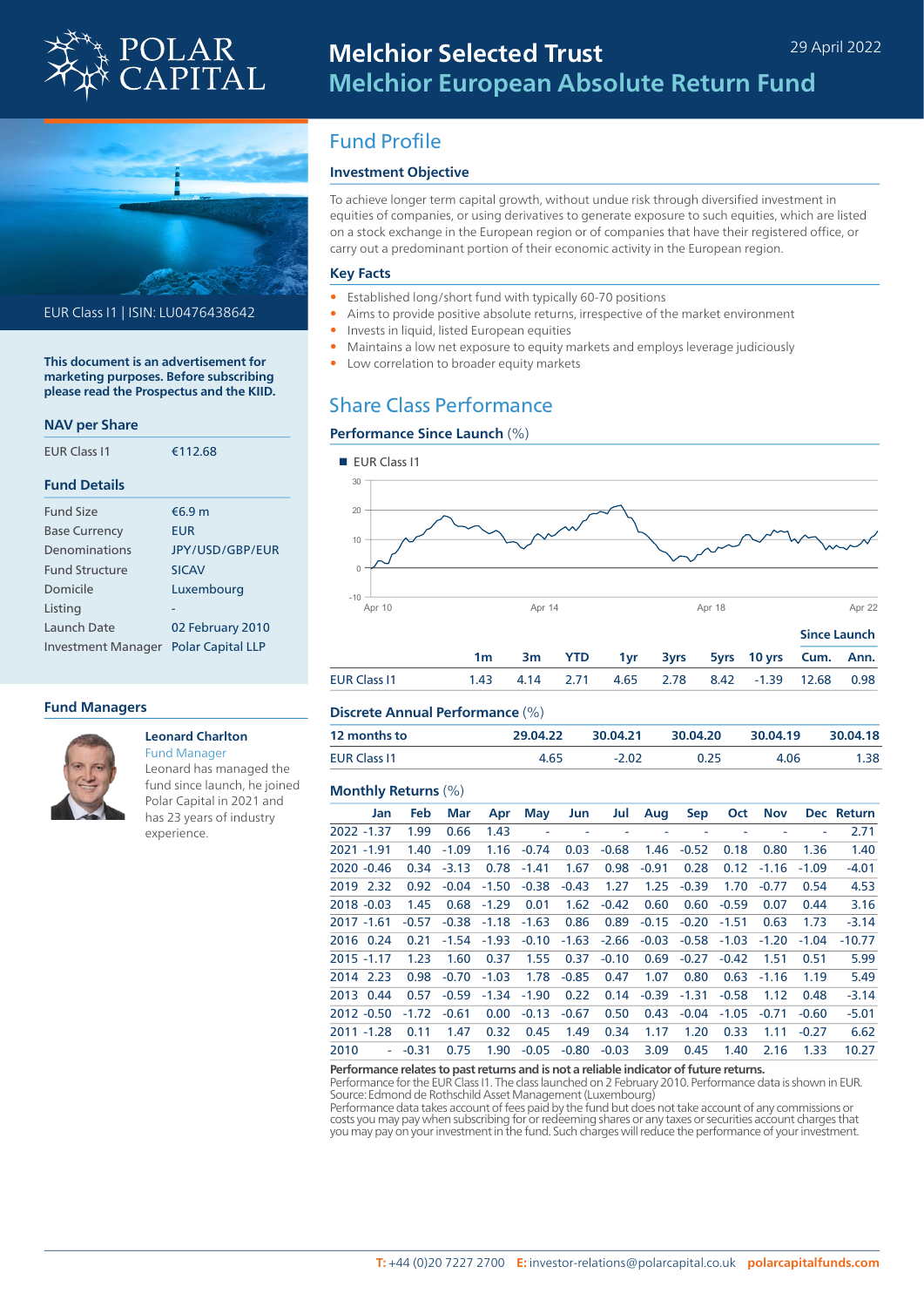# Portfolio Exposure

As at 29 April 2022

# **Top 10 Long Positions** (%)

| Scout24 SE                                | 3.3  |
|-------------------------------------------|------|
| Vivendi SA                                | 3.2  |
| Fluidra SA                                | 3.2  |
| <b>ASML Holding NV</b>                    | 2.9  |
| Laboratorios Farmaceuticos Rovi           | 2.5  |
| Howden Joinery Group                      | 2.4  |
| Corticeira Amorim SGPS SA                 | 2.2  |
| <b>Robertet SA</b>                        | 2.1  |
| Ferguson                                  | 2.1  |
| <b>Nestle</b>                             | 2.1  |
| <b>Total</b>                              | 26.0 |
|                                           |      |
| <b>Total Number of Positions</b>          | 56   |
| Long                                      | 40   |
| Short                                     | 16   |
| <b>Market Capitalisation Exposure (%)</b> |      |
| Large (>€5 bn)                            | 44.2 |
| Medium (€1 bn to €5 bn)                   | 49.0 |
| Small ( $≤∈1$ bn)                         | 6.7  |
| Composition $(\%)$                        |      |

# Largest single single single single single single single single single single single single single single single single single single single single single single single single single single single single single single sing No. of long positions 40.0 Largest single equity short -3.6 No. of short positions 16.0 Futures & Options (%) 49.5 **Risk / Return** Since Inception

| Best Month (%)            | 3.09    |
|---------------------------|---------|
| Worst Month (%)           | $-3.13$ |
| Positive Months (%)       | 53.06   |
| Volatility of Returns (%) | 3.82    |
| Sharpe Ratio              | 0.28    |
|                           |         |

### **Sector Exposure** (%)

|                               | ■ Long | ■ Short | • Net   |
|-------------------------------|--------|---------|---------|
| Industrials                   | 22.6   | $-7.8$  | 14.7    |
| <b>Consumer Discretionary</b> | 20.6   | $-9.6$  | 11.1    |
| <b>Consumer Staples</b>       | 7.4    | 0.0     | 7.4     |
| <b>Financials</b>             | 7.3    | 0.0     | 7.3     |
| <b>Real Estate</b>            | 3.9    | 0.0     | 3.9     |
| <b>Health Care</b>            | 6.4    | $-3.1$  | 3.4     |
| <b>Basic Materials</b>        | 2.5    | 0.0     | 2.5     |
| Technology                    | 9.0    | $-7.6$  | 1.5     |
| <b>Utilities</b>              | 1.2    | 0.0     | 1.2     |
| Energy                        | 0.0    | $-5.4$  | $-5.4$  |
| <b>Futures &amp; Options</b>  | 0.0    | $-60.5$ | $-60.5$ |
|                               |        |         |         |



### **Geographic Exposure** - Top Long & Short (%)

|                         | ■ Long | ■ Short | $\bullet$ Net |
|-------------------------|--------|---------|---------------|
| <b>United Kingdom</b>   | 18.5   | $-4.1$  | 14.4          |
| Spain                   | 9.9    | $-1.2$  | 8.7           |
| <b>Netherlands</b>      | 6.5    | 0.0     | 6.5           |
| France                  | 8.1    | $-1.8$  | 6.3           |
| Finland                 | 4.9    | 0.0     | 4.9           |
| Ireland                 | 4.0    | 0.0     | 4.0           |
| Portugal                | 2.6    | 0.0     | 2.6           |
| Luxembourg              | 2.3    | 0.0     | 2.3           |
| Austria                 | 2.1    | 0.0     | 2.1           |
| Jersey                  | 1.3    | 0.0     | 1.3           |
| <b>European Futures</b> | 0.0    | $-37.7$ | $-37.7$       |
| Other                   | 21.0   | $-49.0$ | $-28.1$       |
|                         |        |         |               |

Note: Totals may not sum due to rounding. It should not be assumed that recommendations made in future will be profitable or will equal performance of the securities in this document. A list of all recommendations made within the immediately preceding 12 months is available upon request.

# Share Class Information

|                    |                       |                         |                | <b>Minimum</b>                                      |           |  |
|--------------------|-----------------------|-------------------------|----------------|-----------------------------------------------------|-----------|--|
| <b>Share Class</b> | <b>Bloomberg ISIN</b> |                         | <b>SEDOL</b>   | Investment OCF <sup>t</sup> Perf. Fee <sup>tt</sup> |           |  |
| <b>GBP C Hdg</b>   |                       | MELEURCLX LU0476438998  |                | USD 10,000                                          | 2.30% 20% |  |
| GBP H Hdg          |                       | MELEURH LX LU0572597879 | B592F62        | USD 5.000                                           | 2.06% 20% |  |
| EUR <sub>11</sub>  |                       | MELEUB1 LX LU0476438642 | B5WG7J8        | USD 10.000 1.81% 20%                                |           |  |
| USD I2 Hdg         |                       | MELEUB2 LX LU0476438725 | <b>B5W21X8</b> | USD 10.000 1.81% 20%                                |           |  |
| JPY 13 Hdg         |                       | MELEB3H LX LU0706247375 | B72W406        | USD 10,000                                          | 1.64% 20% |  |
| GBP I7 Hdg         |                       | MELEURD LX LU0476439020 | B5VK9P1        | USD 10.000 1.82% 20%                                |           |  |
| EUR <sub>L1</sub>  |                       | LU2085695208            |                | USD 250,000 1.36% 20%                               |           |  |

**† Ongoing Charges Figure (OCF)** is the latest available, as per the date of this factsheet

**† † Performance Fee** 20% of return in excess of 1 month €STR. Half of the performance fee is deferred and retained in the fund for a period of two years.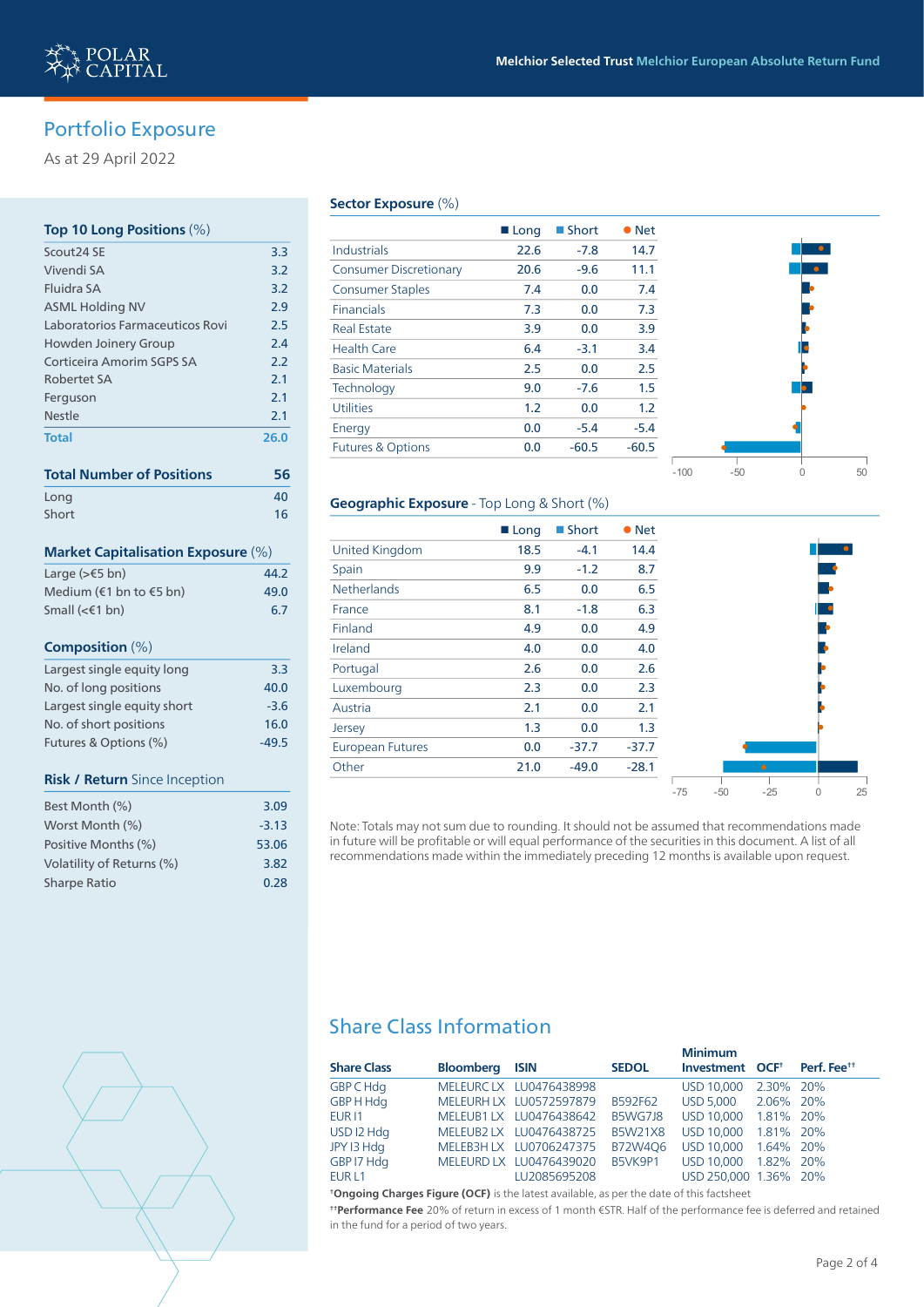

# Risks

- Capital is at risk and there is no guarantee the Fund will achieve its objective. Investors should make sure their attitude towards risk is aligned with the risk profile of the Fund.
- Past performance is not a reliable guide to future performance. The value of investments may go down as well as up and you might get back less than you originally invested.
- The value of a fund's assets may be affected by uncertainties such as international political developments, market sentiment,

# **Glossary**

### **Active Share**

Active Share is a measure of the percentage of stock holdings in a fund that differ from the benchmark index.

### **Alpha**

The excess return on an investment in the fund compared to the benchmark.

#### **Annual Fee**

A charge made each year to cover the expenses associated with running the fund. Although it is expressed in annual percentage figures it is usually split into 12 monthly amounts and taken from the fund monthly.

#### **Base Currency**

The currency in which the net asset value of each portfolio is calculated.

economic conditions, changes in government policies, restrictions on foreign investment and currency repatriation, currency fluctuations and other developments in the laws and regulations of countries in which investment may be made. Please see the Fund's Prospectus for details of all risks.

• The Fund may enter into a derivative contract. The Fund's use of derivatives carries the risk of reduced liquidity, substantial loss and increased volatility in adverse market conditions, such as failure amongst market participants.

#### **Discrete Annual Performance**

Discrete performance is calculated between two fixed specific time and static dates.

#### **Geographic Exposure**

The geographical location in which the holdings of the Fund are listed. Exposure represents the relative risk particular to the percentage of investment in that particular geographic location.

### **Hedged Class**

A share class which is denominated in a currency other than the base currency of the portfolio. The investment manager employs techniques and instruments to protect against fluctuations between the class and the base currency of the portfolio.

- The use of derivatives will result in the Fund being leveraged (where market exposure and the potential for loss exceeds the amount the Fund has invested) and in these market conditions the effect of leverage will magnify losses. The Fund makes extensive use of derivatives.
- If the currency of the share class is different from the local currency in the country in which you reside, the figures shown in this document may increase or decrease if converted into your local currency.

### **Market Capitalisation Exposure**

The percentage of the fund's assets that are invested in companies having market capitalisation of a particular size.

#### **NAV per Share**

Is an expression for net asset value that represents a fund's value per share. It is calculated by dividing the total net asset value of the fund or company by the number of shares outstanding.

### **Ongoing Charges Figure (OCF)**

This is a figure representing all annual charges and other payments taken from the fund.

#### **Share Class**

Share class is a designation applied to a share in a fund. Different share classes within the same fund will confer different rights on their owners.